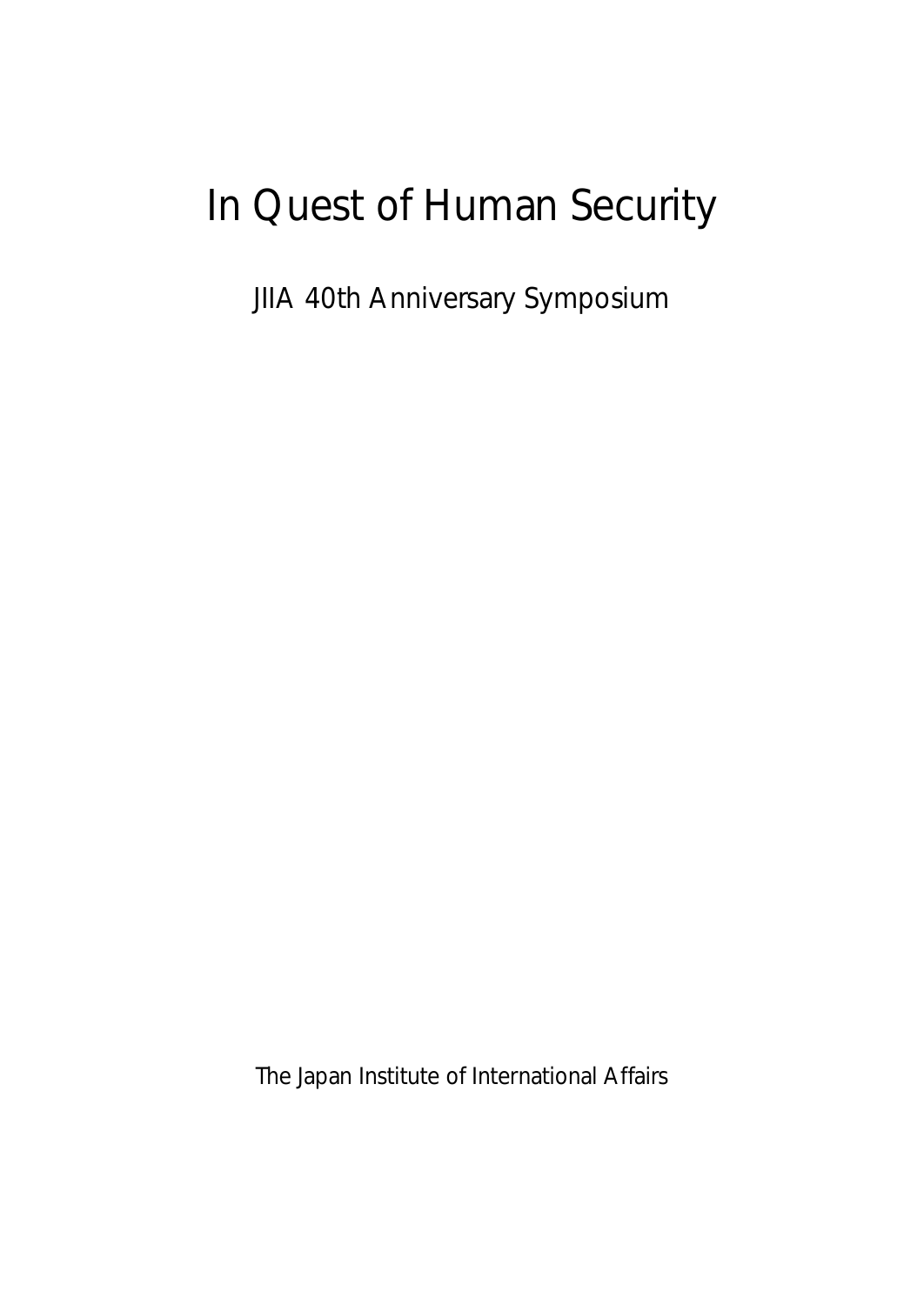The JIIA 40th Anniversary Symposium was held December 11–12, 1999, at the United Nations University, Tokyo.

Cohosted by The United Nations University The Japan Institute of International Affairs

Supported by The Ministry of Foreign Affairs, Japan The Yomiuri Shimbun

© 2001 The Japan Institute of International Affairs All rights reserved.

Printed in Japan

The Japan Institute of International Affairs Kasumigaseki Bldg., 3-2-5 Kasumigaseki, Chiyoda-ku, Tokyo 100-6011, Japan http://www.jiia.or.jp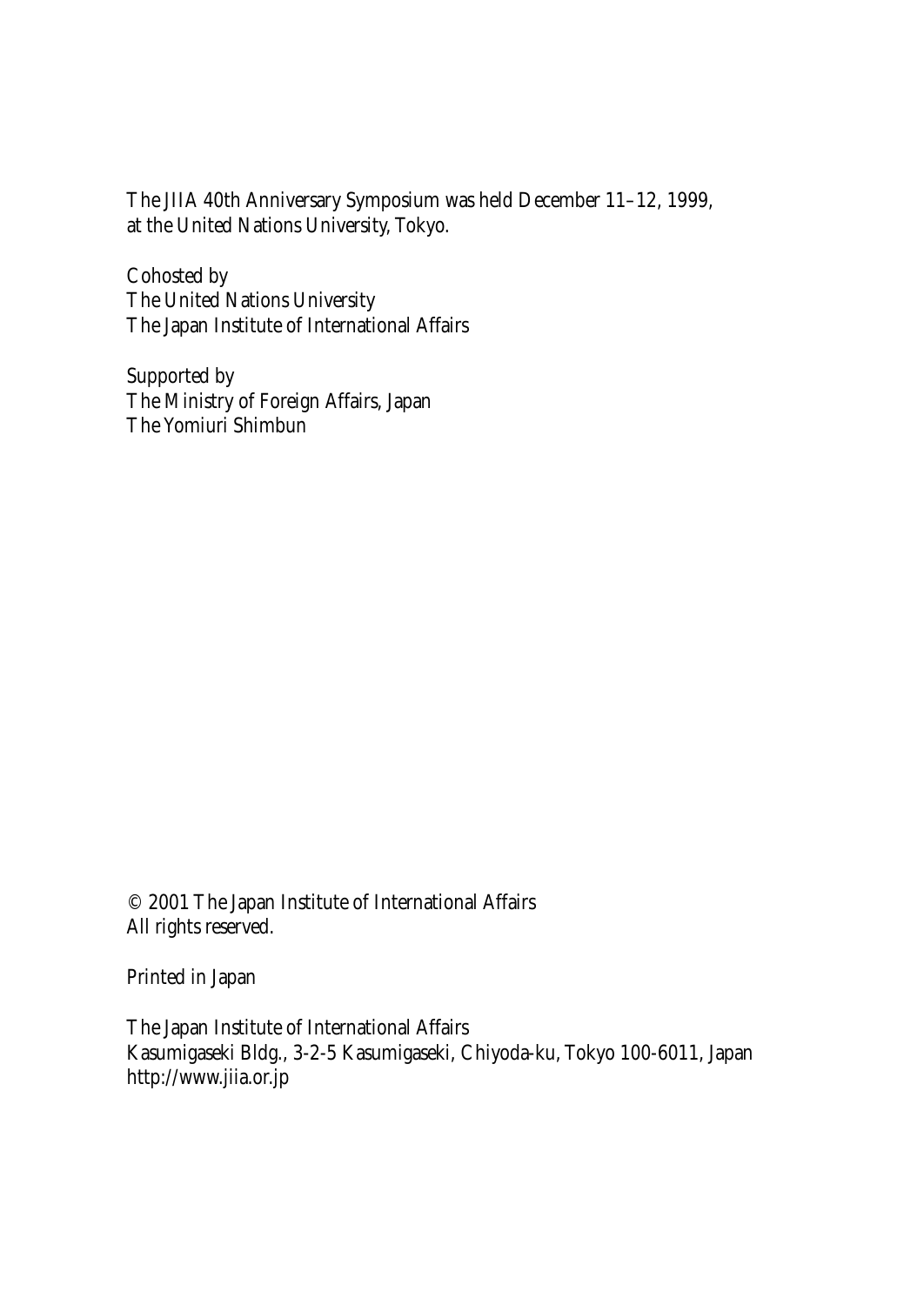## **Contents**

| Preface<br>Overview                                           | Hisashi Owada       | xi<br>xiii |
|---------------------------------------------------------------|---------------------|------------|
| <b>Opening Address</b>                                        | Gaishi Hiraiwa      | 1          |
| <b>Welcoming Address</b>                                      | Hans van Ginkel     | 3          |
| <b>KEYNOTE SPEECHES</b>                                       |                     |            |
| In Quest of Human Security                                    | Keizo Obuchi        | 7          |
| Peace, Development, and Democratization Boutros Boutros-Ghali |                     | 12         |
| <b>PRESENTATIONS</b>                                          |                     |            |
| <b>Session I</b>                                              |                     |            |
| <b>Measures for Conflict Prevention</b>                       | Hisashi Owada       | 21         |
| <b>Session II</b>                                             |                     |            |
| Promotion of Sustainable Development                          | Jesus P. Estanislao | 30         |
| <b>Session III</b>                                            |                     |            |
| <b>Enhancement of Human Dignity</b>                           | Hans van Ginkel     | 36         |
| <b>DISCUSSIONS</b>                                            |                     |            |
| <b>Session IV</b>                                             |                     |            |
| A Strategy for Consolidating Human Security                   |                     | 47         |
| <b>Summary of the Discussions</b>                             |                     | 56         |
| <b>APPENDICES</b>                                             |                     |            |
| Agenda                                                        |                     | 61         |
| Participants                                                  |                     | 63         |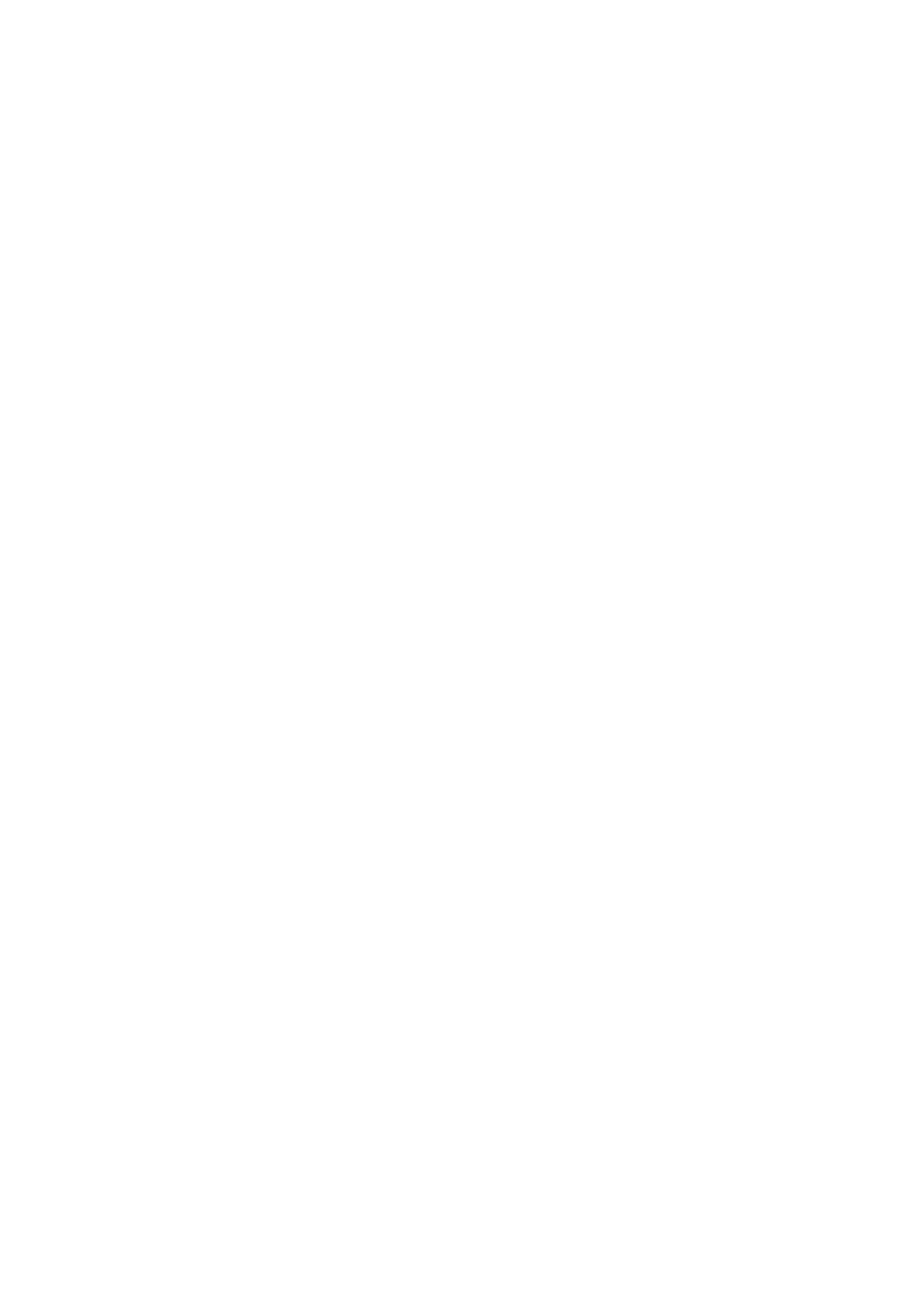## Preface

It is with great pleasure that we publish the proceedings of the 40th Anniversary Symposium of the Japan Institute of International Affairs (JIIA), "In Quest of Human Security," held December 11–12, 1999, at the United Nations University (UNU), Tokyo.

JIIA was established in December 1959 on the recommendation of Prime Minister Shigeru Yoshida. Modeled on the U.S. Council on Foreign Relations and Britain's Royal Institute of International Affairs, it was founded on the consensus of the intellectual elite of Japan at the time. As its charter states, JIIA aspired "to create a major research facility in cooperation with academe, the bureaucracy, politics, business, the press, and other spheres, and prepare a system for empirical research oriented toward advancing our new democratic diplomacy." Ever since, JIIA has steadily expanded the scope of its activities as Japan's premier think tank addressing international politics, the international economy, international law, and other areas related to international affairs and foreign policy.

The world today continues its search for a new world order following the end of the Cold War. Traditional relations between states and between the state and individuals are being transformed. In addition, the great wave of globalization, propelled chiefly by the information-technology revolution, is qualitatively altering international systems. In keeping with all these changes, the idea that security, too, needs to be addressed in terms of not only traditional national security but also so-called human security has been attracting growing attention.

That is why JIIA decided to commemorate its fortieth anniversary with an international symposium on the theme of human security. Keynote speeches were delivered by the late Prime Minister Keizo Obuchi and former United Nations Secretary-General Boutros Boutros-Ghali. The participation of 16 distinguished authorities from both Japan and overseas ensured an extremely high level of discussion and debate. We pride ourselves that the symposium contributed to clarifying the theoretical framework of human security, a cause dear to the heart of Prime Minister Obuchi.

This volume includes the keynote speeches and the papers delivered by the session presenters, as well as remarks from the final session. We hope that it will serve to further raise the level of debate on human security.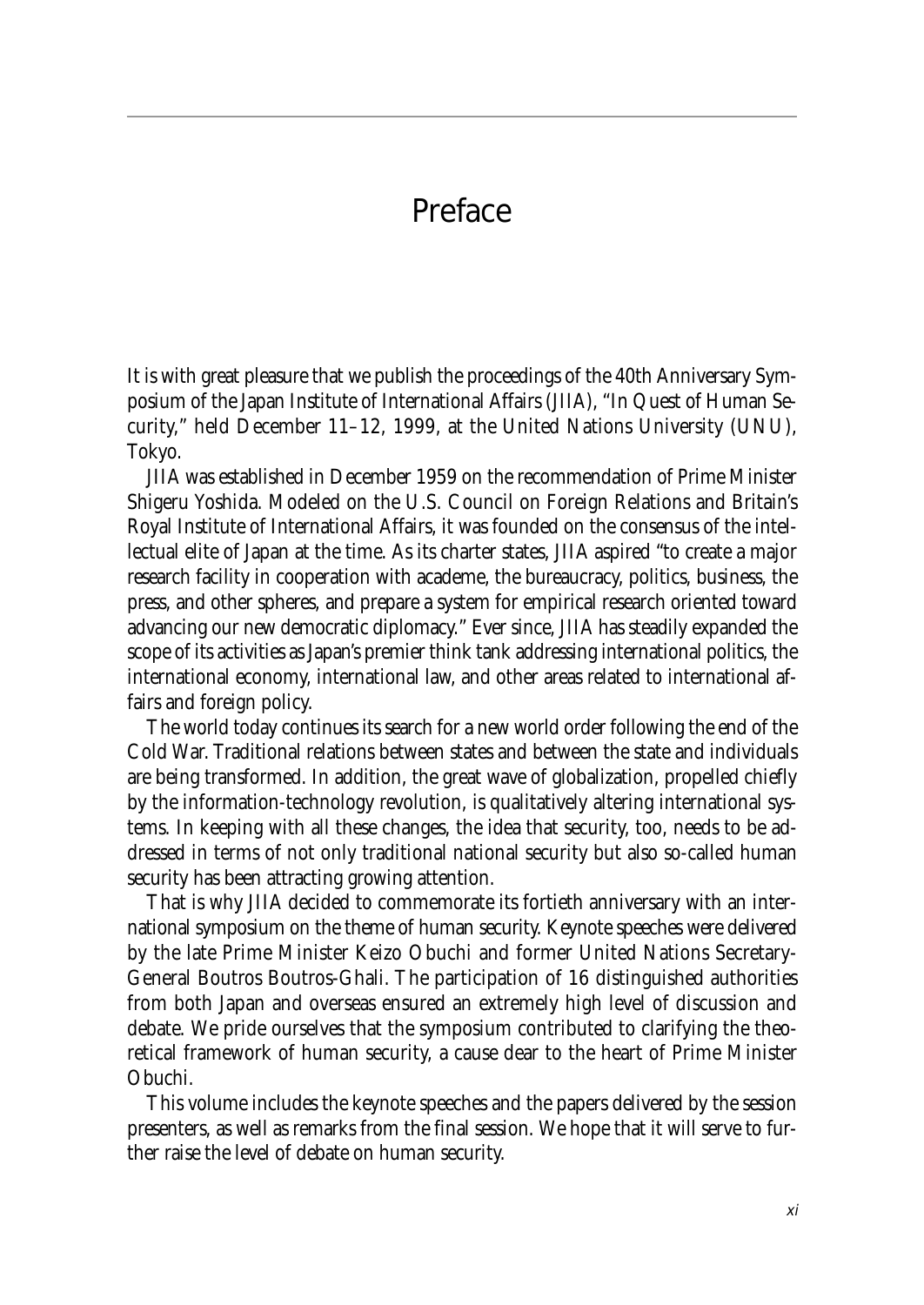Preface

Finally, we would like to express our deepest gratitude for the magnificent support and cooperation extended by UNU, which cohosted the symposium and provided the venue.

October 2000

Hisashi Owada President, JIIA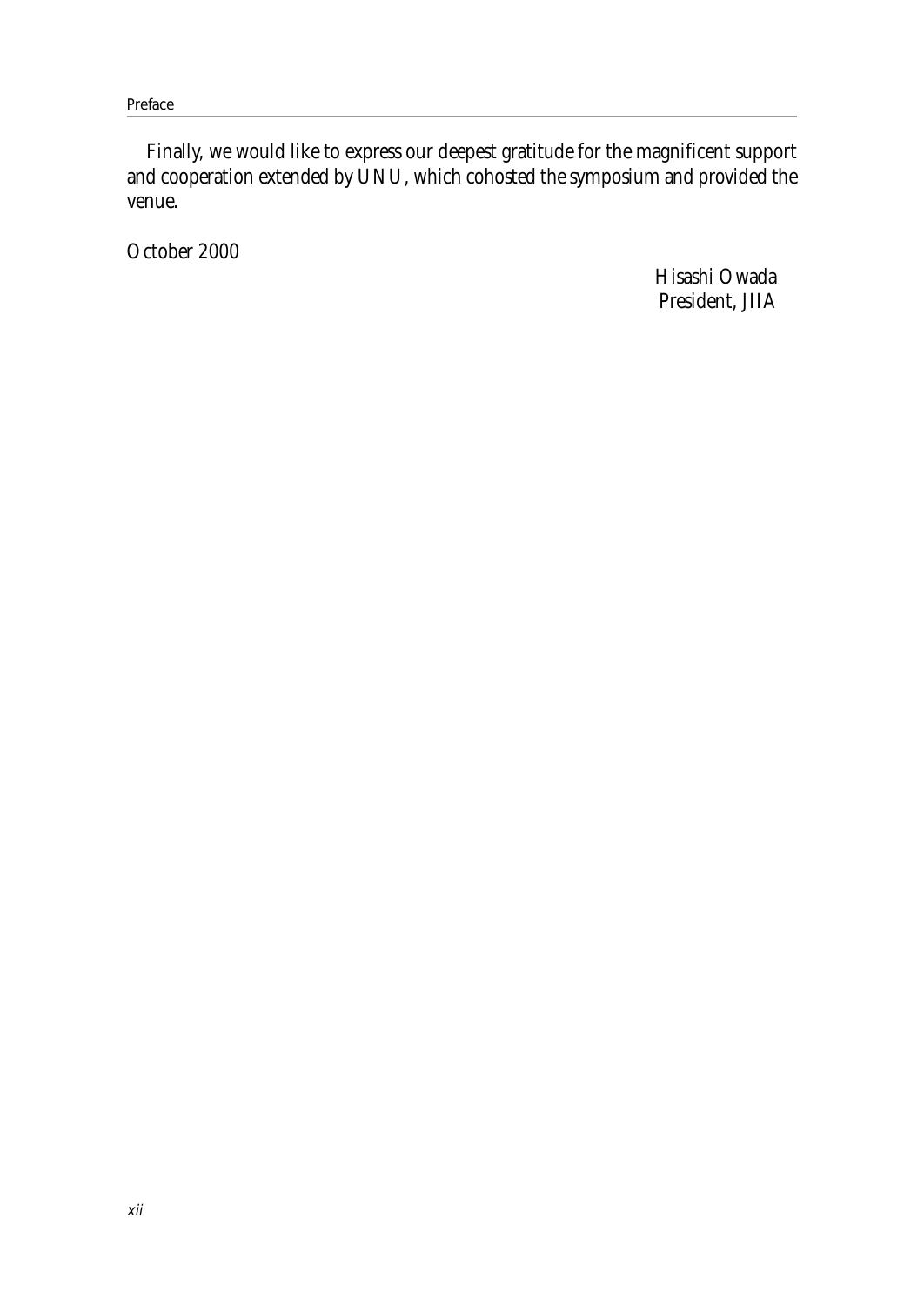## **Overview**

The Japan Institute of International Affairs (JIIA) and the United Nations University (UNU) cohosted the JIIA 40th Anniversary Symposium, on the theme "In Quest of Human Security," at UNU on December 11 and 12, 1999, with support from the Japanese Ministry of Foreign Affairs and the Yomiuri Shimbun. Altogether, more than 500 people attended over the two days. The symposium opened with keynote speeches by Prime Minister Keizo Obuchi and former United Nations Secretary-General Boutros Boutros-Ghali, after which an array of distinguished presenters and panelists from both Japan and overseas discussed and debated the relatively new concept of human security. The symposium incorporated both theoretical perspectives, such as definition of the concept of human security, and practical measures, addressing the issue of human dignity, the bedrock of human security, as well as development and conflict prevention, both of which are crucial to ensuring human security.

Prime Minister Obuchi, who had raised the issue of human security at the Group of Eight Cologne Summit earlier that year, noted that national governments need to "find ways to incorporate the perspective of human security into policy implementation, translating it into concrete action." He also pointed out the importance of a comprehensive approach to conflict prevention, in the sense of both seeing it as a series of processes—elimination of poverty, inequity, and other latent causes of conflict, conflict resolution, and postconflict reconstruction—and taking a comprehensive approach at each stage.

Dr. Boutros-Ghali spoke about the intricate connection among peace, development, and democracy. He noted that the broadening of both the targets and the duration of UN peacekeeping operations has enhanced the importance of development and democratization before and after conflict. He stressed the importance of the new concept of human security in the context of sustainable development, which focuses people's energies on peace and growth and is highly effective in preventing conflict or its recurrence.

In his presentation at the first session, "Measures for Conflict Prevention," Ambassador Hisashi Owada, president of JIIA, raised the issue of what is to be done when there is a clash between traditional national security, centered on justice for sovereign states, and justice for human beings, which is most directly threatened by conflict. With the collapse of the Cold War order at the beginning of the 1990s, the inter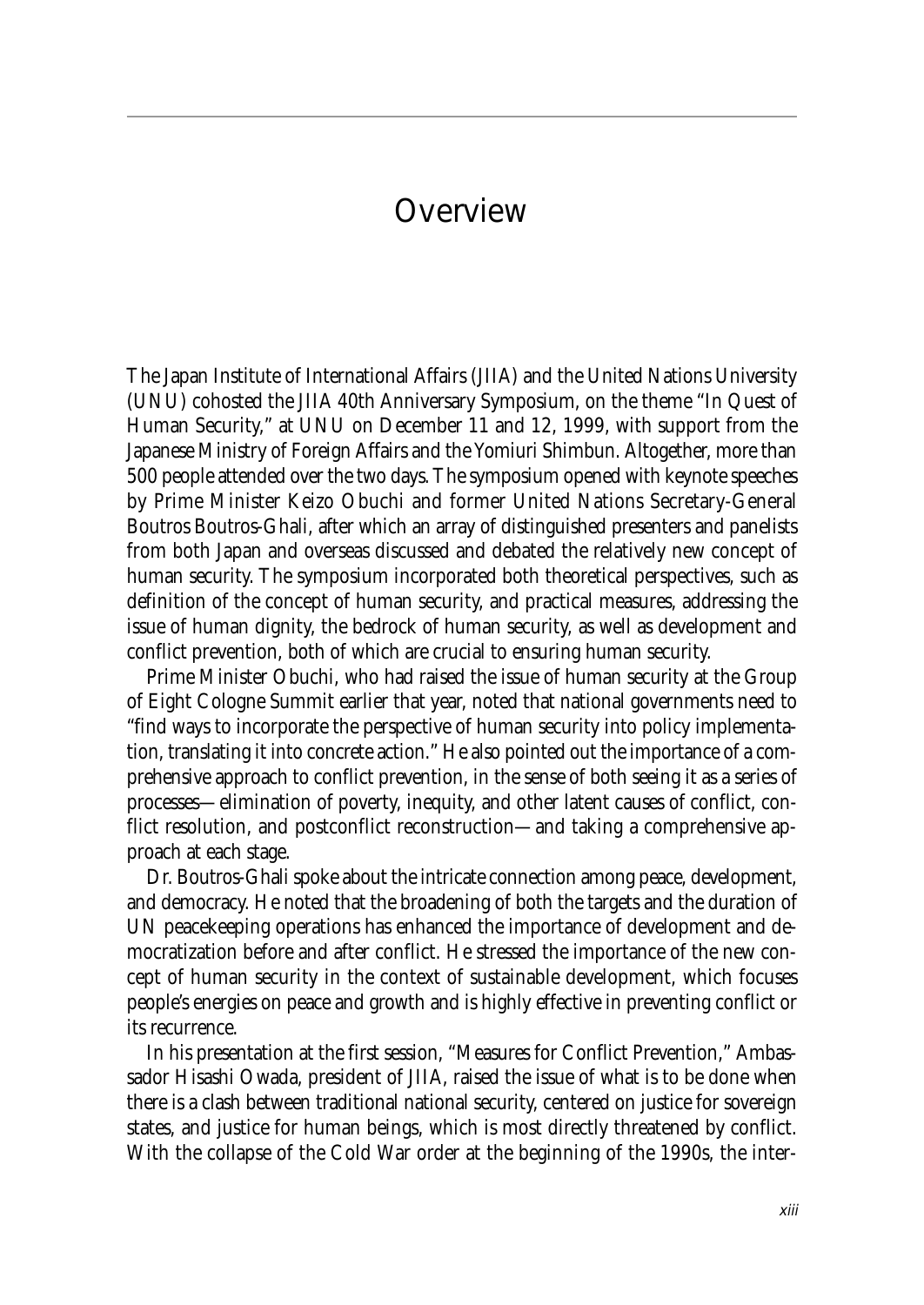national system itself underwent a structural transformation. On the one hand, "the emergence of numerous internal confrontational factors that had previously been bottled up" led to the proliferation of regional conflicts. On the other hand, various nonstate actors, including individuals, began engaging in activities across national borders.

The panel discussion began by considering whether justice and security are for the state or for individuals. The consensus was that they are for both and should be addressed as such. Speakers urged the importance, for conflict prevention, of improving social infrastructure: tolerance of diversity, elimination of poverty, establishment of a participatory democratic system, and especially education that teaches the spirit of tolerance; and of implementing practical measures: an effective international early warning system, humanitarian assistance for victims of conflict, better reconciliation processes, and more rigorous penalties for those responsible for conflict. It was observed that no matter how the international system changes, an international community centered on states will persist, and that therefore thought and action relating to human security, which states tend to overlook, is needed. The point was also made that the issues of what kinds of conflicts can be prevented by what means and of how national democratization links up with democratization of the international community should be addressed from the perspectives of both national security and human security.

In his presentation at the second session, "Promotion of Sustainable Development," Professor Jesus P. Estanislao, a former secretary of finance of the Philippines, declared that "each person is the alpha and the omega of development" and that "each person is the principal agent and instrument for the process of development to unfold on a sustainable and progressive basis." In particular, he emphasized the importance of the family in development and thus of assistance targeting the basic human needs of the family as the basic unit of developing countries. In regard to the relationship between the state and the market, he said that if development is to be sustainable state economic policies need to supplement the market economy and called for stronger state supervision of development and of the economy as a whole.

The panelists emphasized that the elimination of poverty is crucial to human security and discussed the connection between conflict resolution and the elimination of poverty, as well as effective approaches for overcoming "donor fatigue" of developed countries. There was lively debate on a wide range of issues, including the relationship between human security and the downside of globalization, the balance between safeguarding cultural diversity and respecting universal values, the importance of issues of "ownership" and "partnership" in regard to assistance, and the role of nongovernmental organizations (NGOs) in development.

The third session, "Enhancement of Human Dignity," began with messages from Sergio Vieira de Mello, Special Representative of the Secretary-General for UNTAET (UN Transitional Administration in East Timor), and Dr. Bernard Kouchner, Special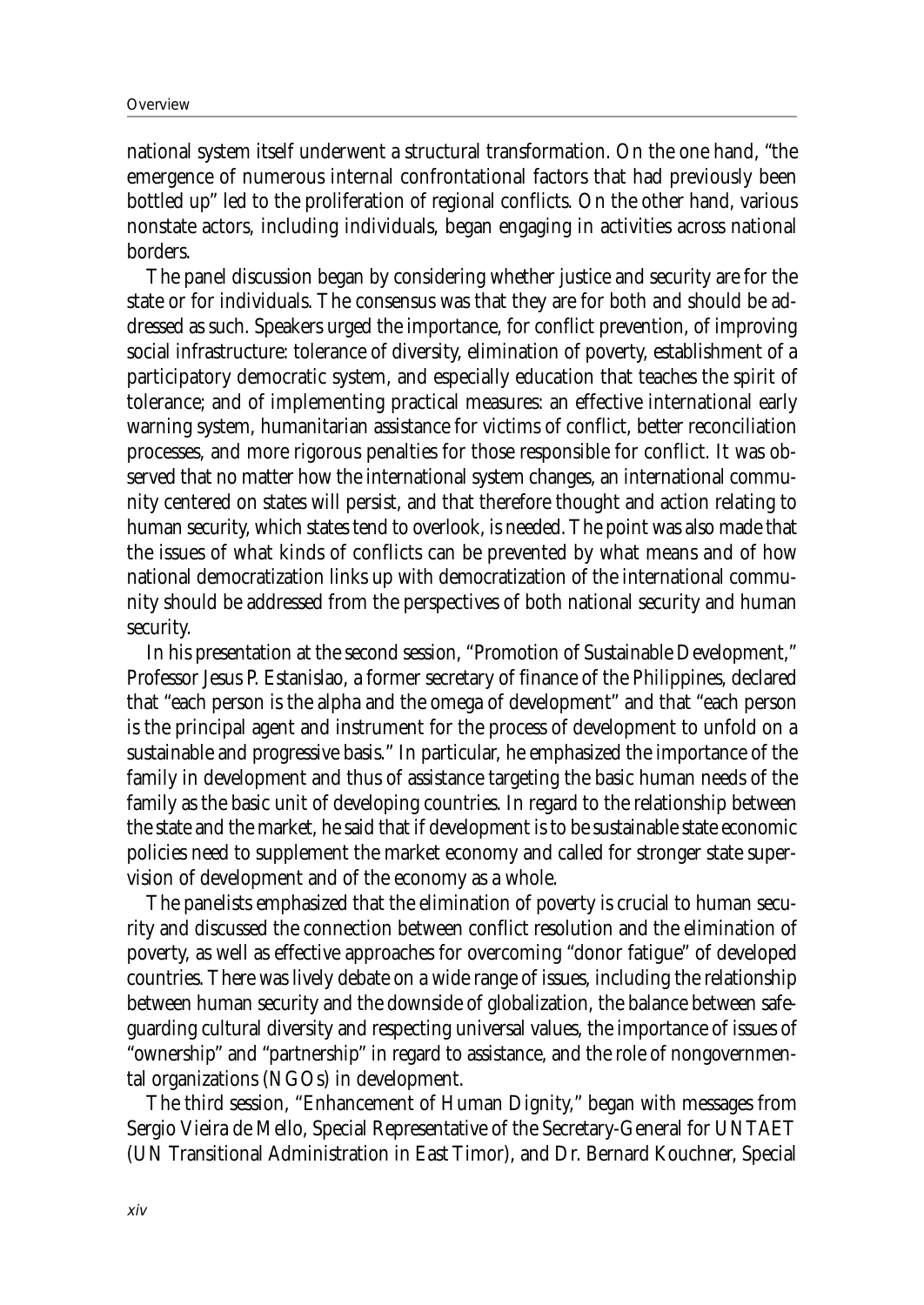Representative of the Secretary-General for UNMIK (UN Interim Administration in Kosovo). They conveyed the image of people living robustly, with hope and tolerance, in the direst of circumstances. These testimonials to human dignity moved the participants. In his presentation Dr. Hans van Ginkel, rector of UNU, discussed human dignity and alienation, stressing the need to eliminate poverty, which breeds alienation. He noted that the disparity in per capita income between the richest and poorest countries had tripled in the last 30 years. In addition to shortening people's lives and depriving them of health, livelihood, and knowledge, poverty in developing countries leads to political alienation and both national and social instability through violence. Therefore, he pointed out, eliminating poverty is the most basic means of making human security possible and emphasized that upholding the dignity of others safeguards one's own dignity.

In the panel discussion the point was made that human dignity is fundamental to human security. In actuality, however, there is no end to the cruelty that humans are capable of inflicting on fellow humans, and despite the lip service paid to human dignity and respect for human rights, they are still more honored in the breach than the observance. The increase in human rights violations, even in developed countries, was reported, as well as the degree of progress made in developing standards for protecting human rights in international law, which applies to sovereign states. Given the gap between standards and realities, it is, of course, important to establish national legislation that reflects international standards, but more important is the spread of a culture of tolerance and forgiveness.

Discussion in the fourth, wrap-up session, "A Strategy for Consolidating Human Security," built on the debate in the first three sessions, focusing on the kind of international community we should aim for and the kinds of changes we want to see. The following are the main points made during the discussion: The individual is the ultimate object of all forms of security. Ensuring human dignity requires the power of civil society, and it is hoped that civil society will play a new role in the international community. The role of civil society in development is to cultivate a sense in individuals that they can make a difference. In regard to human dignity, common values are necessary, but regional cultural diversity must also be respected. It is important that individuals think about the connection between personal and global issues; while individuals may be small, they play an important role in the state.

In his closing remarks Ambassador Owada made the point that the concept of human security does not conflict with that of national security but offers another perspective on the shared objective of citizens' security.

This symposium had three distinctive features. First, it addressed a new concept that is still being defined, aiming to contribute to further debate on its definition. In a changing international system, we cannot deal adequately with security issues solely within the traditional framework of national security, and a new framework is still